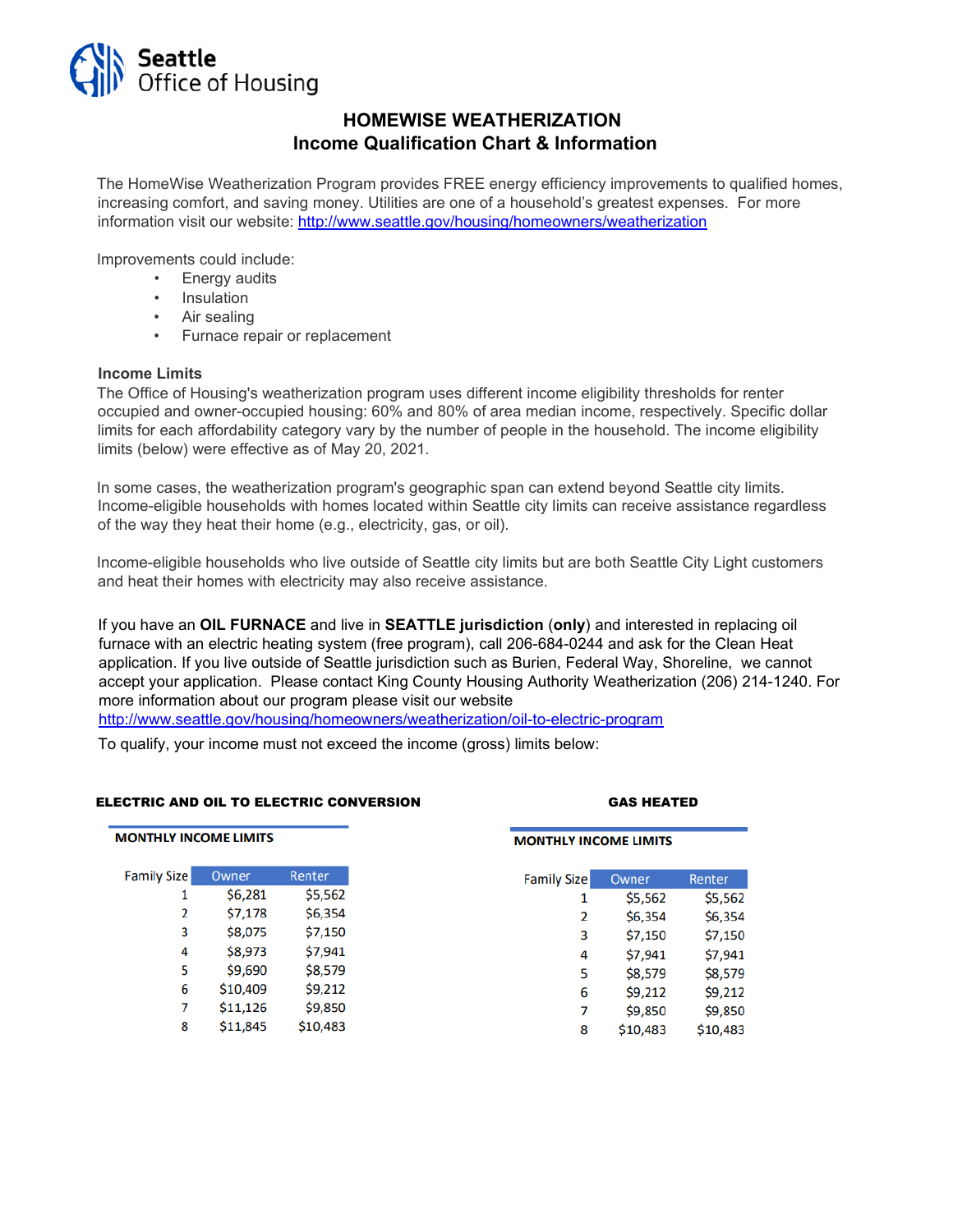## **HOMEWISE WEATHERIZATION HOW IT WORKS**

Since 1980, the HomeWise program has offered weatherization services to income eligible households, helping thousands to decrease their energy bills and increase their comfort and safety. Services are provided through federal, state and local utility funding. All weatherization work is contracted and managed by the HomeWise Program and is FREE of charge for eligible households.

- 1. See if you are income eligible for HomeWise services (Page 1)
- 2. Completely fill out the Weatherization application and send copies of required documents.
- 3. Homewise will review your application for eligibility and notify you in writing.
- 4. If eligible for Weatherization, we will call to schedule a date and time for a comprehensive home energy audit conducted by our well-trained and certified HomeWise Property Rehabilitation Specialist (auditor).
- 5. HomeWise staff will identify possible energy saving, health and safety measures such as; new insulation, bath and kitchen fans, furnaces, ductless heat pumps and air sealing.
- 6. HomeWise selects and manages a specialty and/or general contractor(s) to perform the work.
- 7. All work, we provide, is inspected at completion and HomeWise pays the contractor.

*Processing of applications may take approximately 4 to 6 weeks.* Send your completed application with required documentation to:

**City of Seattle-Office of Housing PO Box 94725 Seattle, WA 98124-4725 Attn: Weatherization applications**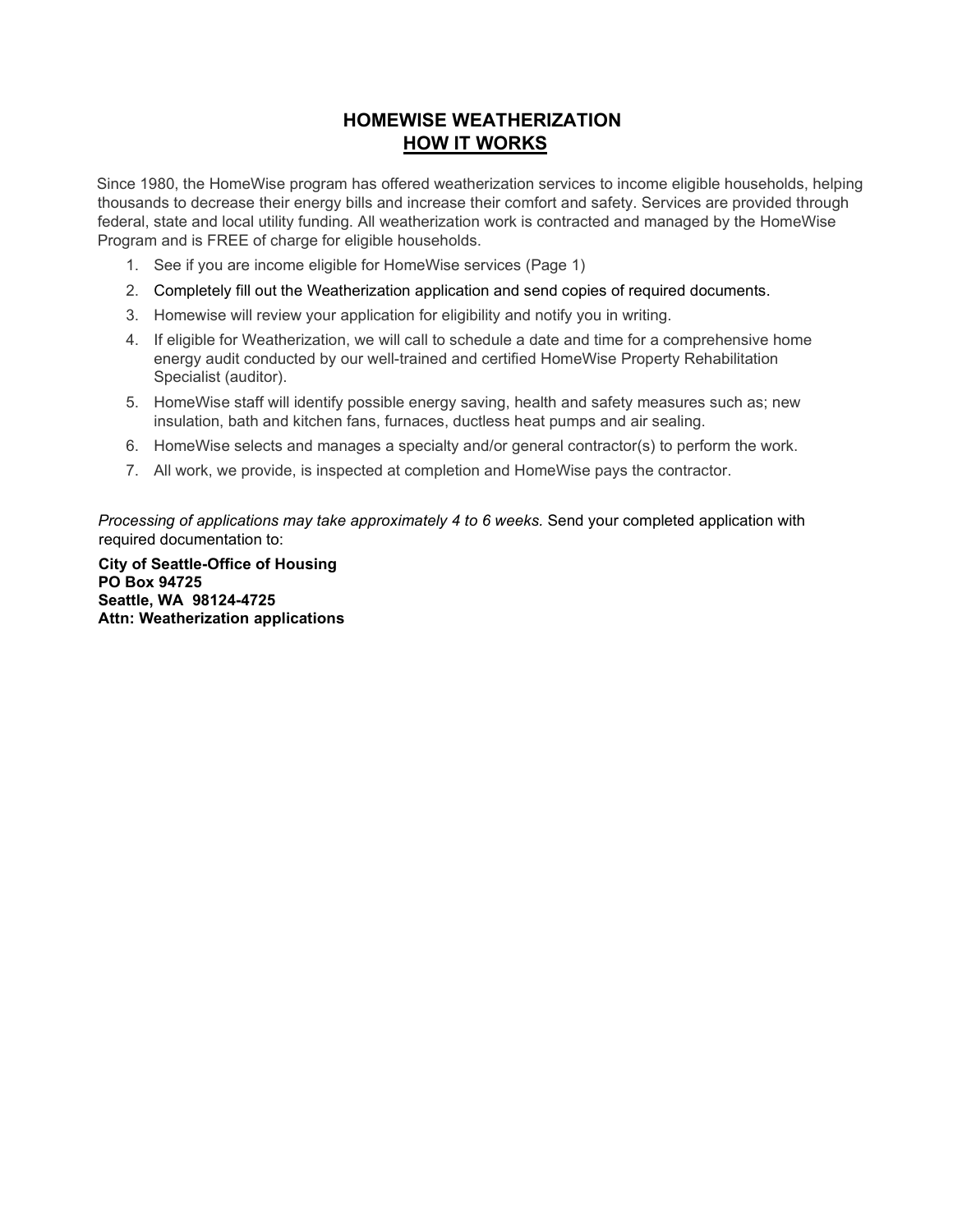

### **Warranty & Inspections Client Release Form**

| Property address:                                                                                                                                                                                                                                                                                                                                                                                                                                                                                                                                                                                                                                                |                                              |      |  |  |  |  |  |
|------------------------------------------------------------------------------------------------------------------------------------------------------------------------------------------------------------------------------------------------------------------------------------------------------------------------------------------------------------------------------------------------------------------------------------------------------------------------------------------------------------------------------------------------------------------------------------------------------------------------------------------------------------------|----------------------------------------------|------|--|--|--|--|--|
| If you are eligible to receive City of Seattle, Office of Housing (OH) home improvement services, the work will be<br>performed by a qualified OH approved licensed contractor. All work, upon completion, will be inspected by OH and will<br>carry a one (1) year warranty.                                                                                                                                                                                                                                                                                                                                                                                    |                                              |      |  |  |  |  |  |
|                                                                                                                                                                                                                                                                                                                                                                                                                                                                                                                                                                                                                                                                  | <b>Owner and/or Resident Acknowledgement</b> |      |  |  |  |  |  |
| Indemnification: I hereby release and pledge to hold harmless, indemnify and defend City of Seattle, Office of<br>Housing (OH), it's agents, elected and appointed officials, servants and employees (collectively, "Indemnified<br>Parties"), harmless from and against any liability and all claims for injuries, sickness or damage to persons or property<br>of whatsoever kind or character in connection with the work, or any act or eventuality arising from this work, performed<br>by any of the Indemnified Parties and any business contracted by any of the Indemnified Parties to perform work in the<br>home located at the address listed above. |                                              |      |  |  |  |  |  |
| Attest by signing below, I agree to provide access to my home (address listed above) by the HomeWise Property<br>Rehabilitation Specialist (auditor), program contractors, their crew members for purposes of auditing, testing, installing<br>a heating system, improvements listed on work order, and follow-up inspection(s). I hereby release and hold harmless<br>OH, and its employees, from any liability in connection with the work.                                                                                                                                                                                                                    |                                              |      |  |  |  |  |  |
| If this property is jointly owned by more than two (2) individuals, please attach additional page, listing all legal owner's<br>names, signatures, and date signed.                                                                                                                                                                                                                                                                                                                                                                                                                                                                                              |                                              |      |  |  |  |  |  |
|                                                                                                                                                                                                                                                                                                                                                                                                                                                                                                                                                                                                                                                                  |                                              |      |  |  |  |  |  |
| (print) owner's name                                                                                                                                                                                                                                                                                                                                                                                                                                                                                                                                                                                                                                             |                                              | date |  |  |  |  |  |
|                                                                                                                                                                                                                                                                                                                                                                                                                                                                                                                                                                                                                                                                  |                                              |      |  |  |  |  |  |
|                                                                                                                                                                                                                                                                                                                                                                                                                                                                                                                                                                                                                                                                  | owner's signature                            |      |  |  |  |  |  |
|                                                                                                                                                                                                                                                                                                                                                                                                                                                                                                                                                                                                                                                                  |                                              |      |  |  |  |  |  |
|                                                                                                                                                                                                                                                                                                                                                                                                                                                                                                                                                                                                                                                                  |                                              |      |  |  |  |  |  |
| (print) owner's name                                                                                                                                                                                                                                                                                                                                                                                                                                                                                                                                                                                                                                             |                                              | date |  |  |  |  |  |
|                                                                                                                                                                                                                                                                                                                                                                                                                                                                                                                                                                                                                                                                  |                                              |      |  |  |  |  |  |
|                                                                                                                                                                                                                                                                                                                                                                                                                                                                                                                                                                                                                                                                  | owner's signature                            |      |  |  |  |  |  |
|                                                                                                                                                                                                                                                                                                                                                                                                                                                                                                                                                                                                                                                                  |                                              |      |  |  |  |  |  |
| (print) renter's name                                                                                                                                                                                                                                                                                                                                                                                                                                                                                                                                                                                                                                            |                                              | date |  |  |  |  |  |
|                                                                                                                                                                                                                                                                                                                                                                                                                                                                                                                                                                                                                                                                  |                                              |      |  |  |  |  |  |
|                                                                                                                                                                                                                                                                                                                                                                                                                                                                                                                                                                                                                                                                  | renter's signature                           |      |  |  |  |  |  |
|                                                                                                                                                                                                                                                                                                                                                                                                                                                                                                                                                                                                                                                                  |                                              |      |  |  |  |  |  |
| (print) renter's name                                                                                                                                                                                                                                                                                                                                                                                                                                                                                                                                                                                                                                            |                                              | date |  |  |  |  |  |
|                                                                                                                                                                                                                                                                                                                                                                                                                                                                                                                                                                                                                                                                  |                                              |      |  |  |  |  |  |
|                                                                                                                                                                                                                                                                                                                                                                                                                                                                                                                                                                                                                                                                  | renter's signature                           |      |  |  |  |  |  |
|                                                                                                                                                                                                                                                                                                                                                                                                                                                                                                                                                                                                                                                                  |                                              |      |  |  |  |  |  |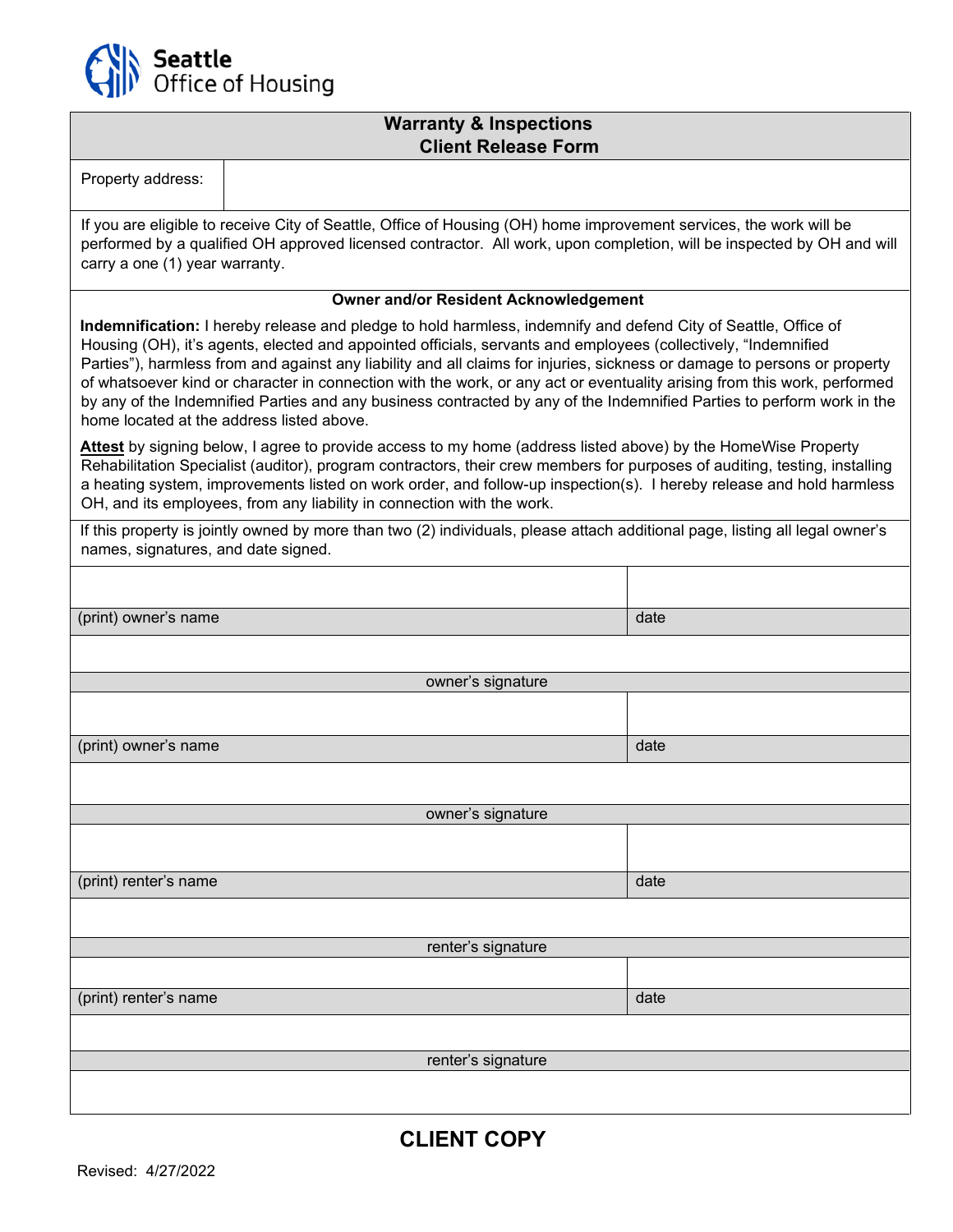| Seattle<br>Office of Housing                                                                                                                                                                                                                                                                                                                                                                                                                                                                                                                                                                                                                                                                                                    |      |
|---------------------------------------------------------------------------------------------------------------------------------------------------------------------------------------------------------------------------------------------------------------------------------------------------------------------------------------------------------------------------------------------------------------------------------------------------------------------------------------------------------------------------------------------------------------------------------------------------------------------------------------------------------------------------------------------------------------------------------|------|
| <b>HOMEWISE WEATHERIZATION APPLICATION</b><br><b>Document Checklist</b>                                                                                                                                                                                                                                                                                                                                                                                                                                                                                                                                                                                                                                                         |      |
| 1. HomeWise Resident Information Form (attached)<br>2. Seattle City Light Utility Release Form (attached)<br>3. Puget Sound Energy Utility Release Form (attached) complete if you have a gas furnace only<br>4. Warranty & Inspections Client Release Form (attached)<br>5. Declaration of No Income Form (attached) only if you have no income for the last 3 months.<br>Each household member, age 19 years or older, with no income must complete a form. If you have<br>more than one individual with no income in the household, call us for additional forms.                                                                                                                                                            |      |
| Send copies of required documentation items #6 thru #9:<br>Residence verification document. All persons in your household must provide a copy of one of the<br>6.<br>following items: The copy of this document must have your current name.<br>U.S. Birth Certificate(s)<br><b>Social Security card(s)</b><br>Passport (s)<br>qualified alien residence card documents<br>Call our office if you need a list of other acceptable alien residence documents. If you do not include a copy with<br>your application, you might still qualify, however, it might result in fewer home improvements available to you.<br>Please enter your comments (below) explaining why you didn't send one of the required documents (item 6). |      |
| Name ([print)                                                                                                                                                                                                                                                                                                                                                                                                                                                                                                                                                                                                                                                                                                                   | Date |
| Signature                                                                                                                                                                                                                                                                                                                                                                                                                                                                                                                                                                                                                                                                                                                       |      |
| Name ([print)                                                                                                                                                                                                                                                                                                                                                                                                                                                                                                                                                                                                                                                                                                                   | Date |
| Signature<br><b>Continued on page 2</b>                                                                                                                                                                                                                                                                                                                                                                                                                                                                                                                                                                                                                                                                                         |      |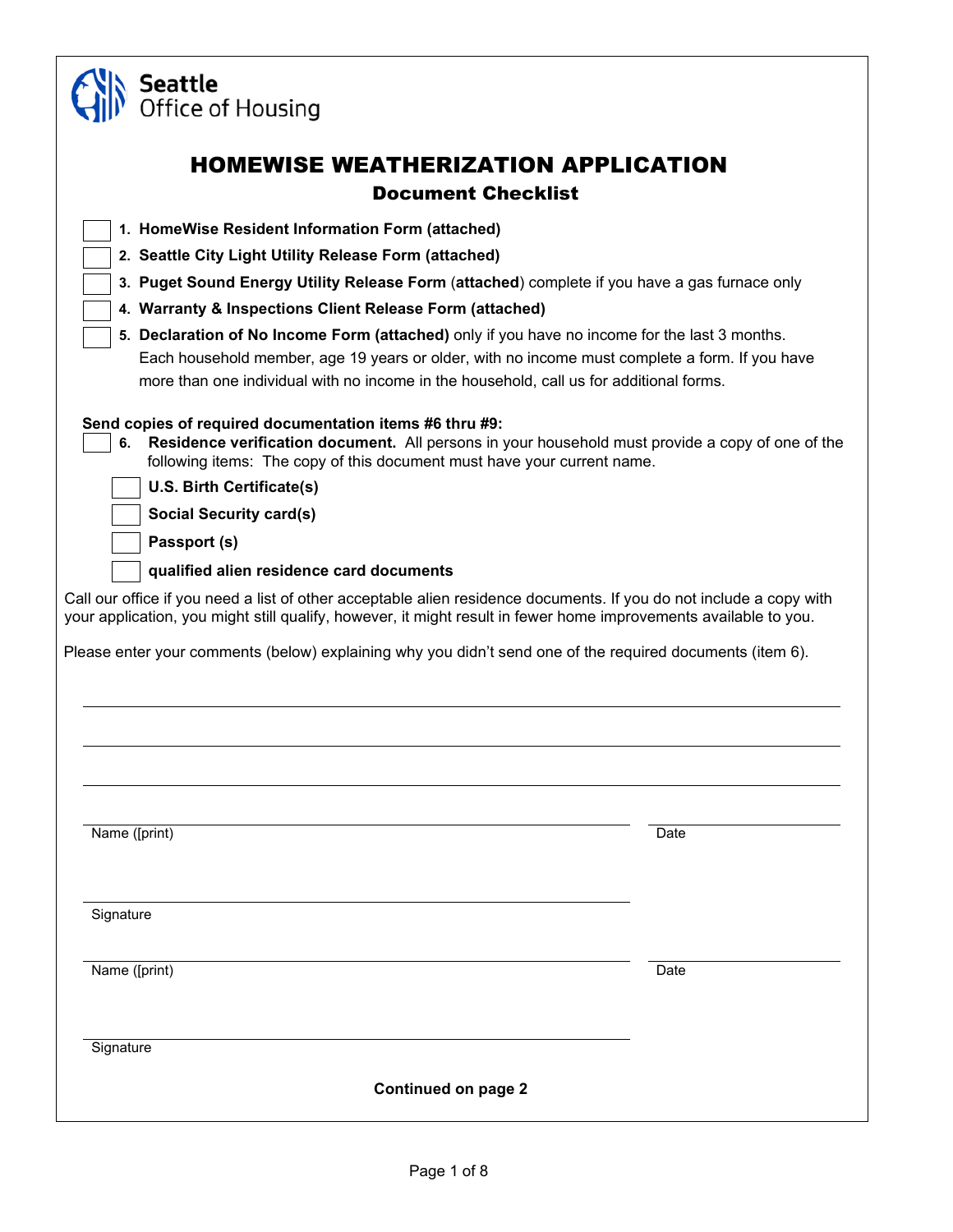| <b>Document Checklist Page 2</b>                                                                                                                                                                                                                                                                                                                                                                                 |
|------------------------------------------------------------------------------------------------------------------------------------------------------------------------------------------------------------------------------------------------------------------------------------------------------------------------------------------------------------------------------------------------------------------|
| 7. Send copies of income you have received in the last 3 months, from the list below.<br>(All residents living in your home must send copies of their income).                                                                                                                                                                                                                                                   |
| Paycheck stubs (these documents must show your name and address)                                                                                                                                                                                                                                                                                                                                                 |
| <b>TANF</b> (Public Assistance payments)                                                                                                                                                                                                                                                                                                                                                                         |
| <b>Child Support Income:</b> send copy of checks and copy of full Divorce Decree                                                                                                                                                                                                                                                                                                                                 |
| <b>Pension/retirement income</b>                                                                                                                                                                                                                                                                                                                                                                                 |
| Send form or letter from the company you receive payment. Send most current letter with payment<br>information.                                                                                                                                                                                                                                                                                                  |
| <b>Social Security payment information</b><br>Send copy of Benefits form or letter from Social Security showing <b>current year monthly payments</b> .<br>Do not send 1099 Form. Your copy must show name and address of recipient, call 1-800-772-1213<br>or go to their webpage: https://www.ssa.gov/myaccount/                                                                                                |
| Unemployment payments/ Claim History from Employment Security Dept<br>Send copy of your records from Employment Security Dept. (website)<br>https://esd.wa.gov/newsroom/public-records, or call our office to request this form. Request they<br>return form / letter to you. Then, send it with your HomeWise Weatherization application.                                                                       |
| Self-employment income<br>Call our office to request the Self Employment Income Worksheet. Attach applicable forms:<br>proof of income, and receipts per instructions.                                                                                                                                                                                                                                           |
| <b>Bank Statements (send only</b> if have drawn from investment accounts within the last<br>$\bullet$<br>3 months (example: IRA, and/or CDs). Send all pages, do not cross out information                                                                                                                                                                                                                       |
| 8. Verification of Residency- Pick one of these items (below) send a copy with your application                                                                                                                                                                                                                                                                                                                  |
| Current Seattle City Light bill, Puget Sound Energy bill, or fuel bill in the applicant's name                                                                                                                                                                                                                                                                                                                   |
| Mortgage payment receipt                                                                                                                                                                                                                                                                                                                                                                                         |
| Current Lease/rental agreement or statement from landlord                                                                                                                                                                                                                                                                                                                                                        |
| Mobile Home Residents: If you live in a mobile home, you must also send a copy of your<br>State of Washington Vehicle Certificate of Ownership (Title)                                                                                                                                                                                                                                                           |
| If you live in a condominium and have electric heaters, you must include with your application a<br>9.<br>letter from the Condo Association, and/or HOA permitting our staff to inspect your unit for possible<br>installation of a ductless heat pump, and weatherization type improvements. The letter must be on their<br>letterhead with authorized individual's name, signature, and including their title. |
| Please send your completed application to POB 94725, Seattle, WA 98124-4725.                                                                                                                                                                                                                                                                                                                                     |
| No electronic copies, please. For additional information about our program, visit our<br>webpage http://www.seattle.gov/housing/homeowners/weatherization                                                                                                                                                                                                                                                        |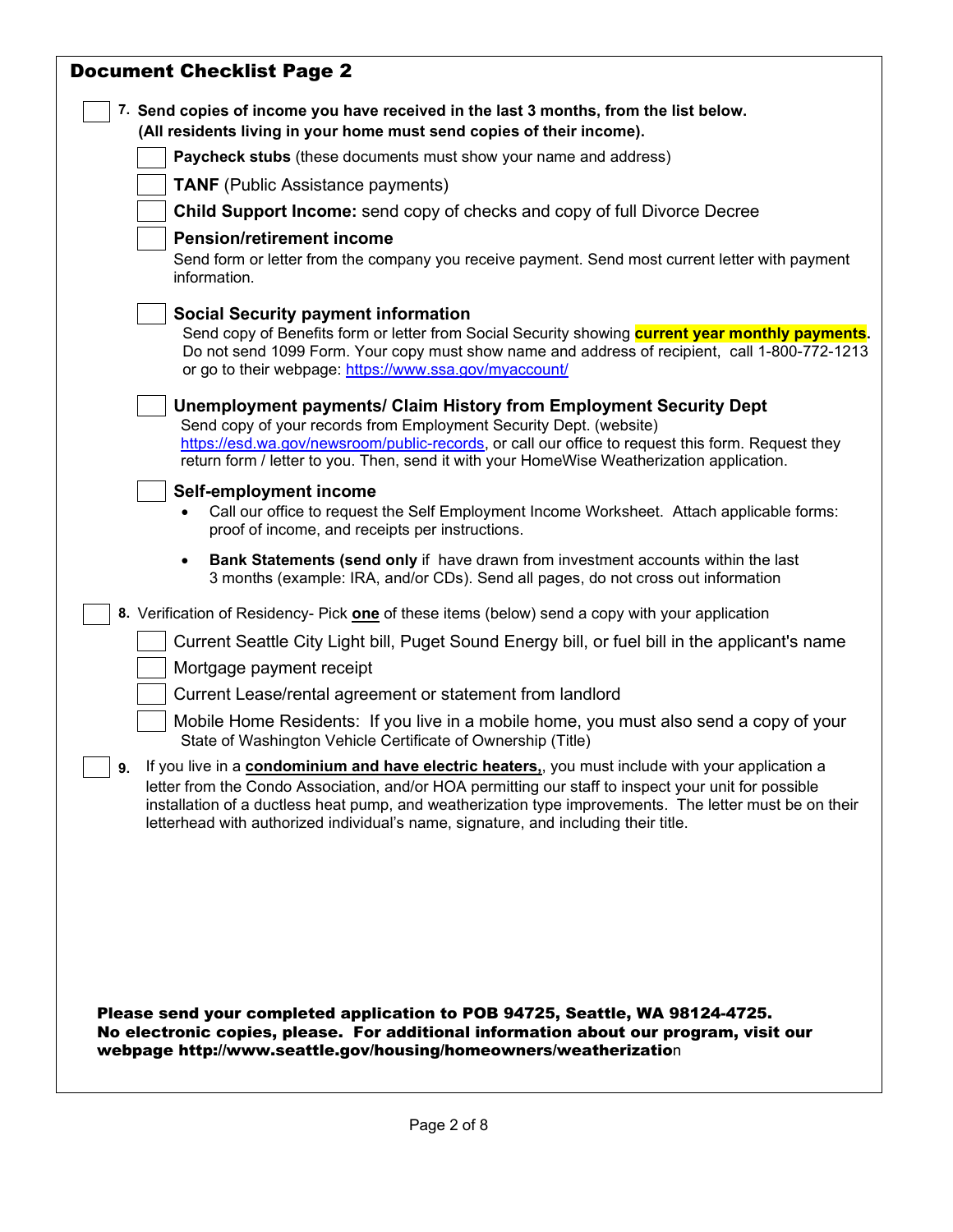| <b>Seattle</b><br>Office of Housing                                                                                                                                                                                                 |                                                                            | <b>RESIDENT INFORMATION</b> |                                                                       |                       |                                                                                                                                                                                                                                          |       |                                       |                                       |              |             |           |        |           |
|-------------------------------------------------------------------------------------------------------------------------------------------------------------------------------------------------------------------------------------|----------------------------------------------------------------------------|-----------------------------|-----------------------------------------------------------------------|-----------------------|------------------------------------------------------------------------------------------------------------------------------------------------------------------------------------------------------------------------------------------|-------|---------------------------------------|---------------------------------------|--------------|-------------|-----------|--------|-----------|
| Home/Residence Type: (circle one)                                                                                                                                                                                                   | Single Family - House                                                      | Duplex                      |                                                                       | Triplex               | 4-plex                                                                                                                                                                                                                                   |       |                                       | Mobile home                           |              | Condominium |           |        | Townhouse |
|                                                                                                                                                                                                                                     | Homeowner does the homeowner live in this property? (circle one) Yes<br>No |                             |                                                                       |                       |                                                                                                                                                                                                                                          |       |                                       |                                       |              |             |           |        |           |
| <b>Property Address:</b>                                                                                                                                                                                                            |                                                                            |                             |                                                                       |                       |                                                                                                                                                                                                                                          | city: |                                       |                                       |              |             | zip code: |        |           |
| <b>Homeowner 1 Name:</b>                                                                                                                                                                                                            |                                                                            |                             |                                                                       | cell phone            |                                                                                                                                                                                                                                          |       | home phone                            |                                       |              | <b>TTY</b>  |           |        |           |
| <b>Homeowner 2 Name:</b>                                                                                                                                                                                                            |                                                                            |                             |                                                                       | cell phone            |                                                                                                                                                                                                                                          |       | home phone                            |                                       |              | <b>TTY</b>  |           |        |           |
| If this property is jointly owned by more than two (2) individuals, please attach additional page, listing all legal owner's data, name, address, phone, include signature, and date signed.                                        |                                                                            |                             |                                                                       |                       |                                                                                                                                                                                                                                          |       |                                       |                                       |              |             |           |        |           |
| For rental properties, you must attach Weatherization Assistance Covenant (completed by owner). Call 206-684-0244 to request complete rental package.                                                                               |                                                                            |                             |                                                                       |                       |                                                                                                                                                                                                                                          |       |                                       |                                       |              |             |           |        |           |
| <b>Renter 1 Name:</b>                                                                                                                                                                                                               |                                                                            |                             |                                                                       | cell phone            | home phone                                                                                                                                                                                                                               |       |                                       |                                       |              | <b>TTY</b>  |           |        |           |
| <b>Renter 2 Name:</b>                                                                                                                                                                                                               |                                                                            |                             |                                                                       | cell phone            |                                                                                                                                                                                                                                          |       | home phone                            |                                       |              | <b>TTY</b>  |           |        |           |
| List names of all residents permanently living in the home, include yourself, and all other<br>adults, and children. If more than 4 in your household, attach a separate page listing all<br>additional persons living in the home. |                                                                            | Male or<br>Female           | Source of Income<br>Date of<br>Age<br><b>Birth</b><br>(attach copies) |                       |                                                                                                                                                                                                                                          |       | Monthly Income<br>(before deductions) |                                       |              |             |           |        |           |
| -1                                                                                                                                                                                                                                  |                                                                            |                             |                                                                       |                       |                                                                                                                                                                                                                                          |       |                                       |                                       |              |             |           |        |           |
| $\overline{2}$                                                                                                                                                                                                                      |                                                                            |                             |                                                                       |                       |                                                                                                                                                                                                                                          |       |                                       |                                       |              |             |           |        |           |
| 3                                                                                                                                                                                                                                   |                                                                            |                             |                                                                       |                       |                                                                                                                                                                                                                                          |       |                                       |                                       |              |             |           |        |           |
| 4                                                                                                                                                                                                                                   |                                                                            |                             |                                                                       |                       |                                                                                                                                                                                                                                          |       |                                       |                                       |              |             |           |        |           |
|                                                                                                                                                                                                                                     |                                                                            |                             |                                                                       |                       |                                                                                                                                                                                                                                          |       |                                       | <b>Total Combined Income</b>          |              |             |           |        |           |
| What kind of heat do you have? Please<br>circle which type of furnace you have,<br><b>GAS furnace</b><br><b>Electric furnace</b><br>even if it's broken or not working.                                                             |                                                                            |                             |                                                                       |                       | If you have an OIL FURNACE and live in SEATTLE (ONLY) and interested in<br>replacing oil furnace with an electric heating system (free program), call to<br>Oil furnace<br>request a Clean Heat/Weatherization application. 206-684-0244 |       |                                       |                                       |              |             |           |        |           |
| If you can't use your furnace, explain why and how long haven't you used it? (attach additional page if necessary)                                                                                                                  |                                                                            |                             |                                                                       |                       |                                                                                                                                                                                                                                          |       |                                       |                                       |              |             |           |        |           |
| Do you have any of the following?:                                                                                                                                                                                                  | electric baseboard heaters                                                 |                             |                                                                       | electric wall heaters |                                                                                                                                                                                                                                          |       |                                       | portable plug-in electrical heaters   |              |             |           |        |           |
|                                                                                                                                                                                                                                     |                                                                            |                             |                                                                       |                       |                                                                                                                                                                                                                                          |       |                                       | Office of Housing / Internal Use Only |              |             |           |        |           |
|                                                                                                                                                                                                                                     |                                                                            | Page 3 of 8                 |                                                                       |                       | HH<7 Non-LIHEAP<br>Approved by: UW Initials                                                                                                                                                                                              |       |                                       | LIWA %<br>Date                        |              | <b>MM%</b>  | Proj#     | LIEP % |           |
| Revised: 4/27/2022                                                                                                                                                                                                                  |                                                                            |                             |                                                                       |                       | Priority                                                                                                                                                                                                                                 |       | Criteria                              |                                       | Intake Staff |             |           | Date   |           |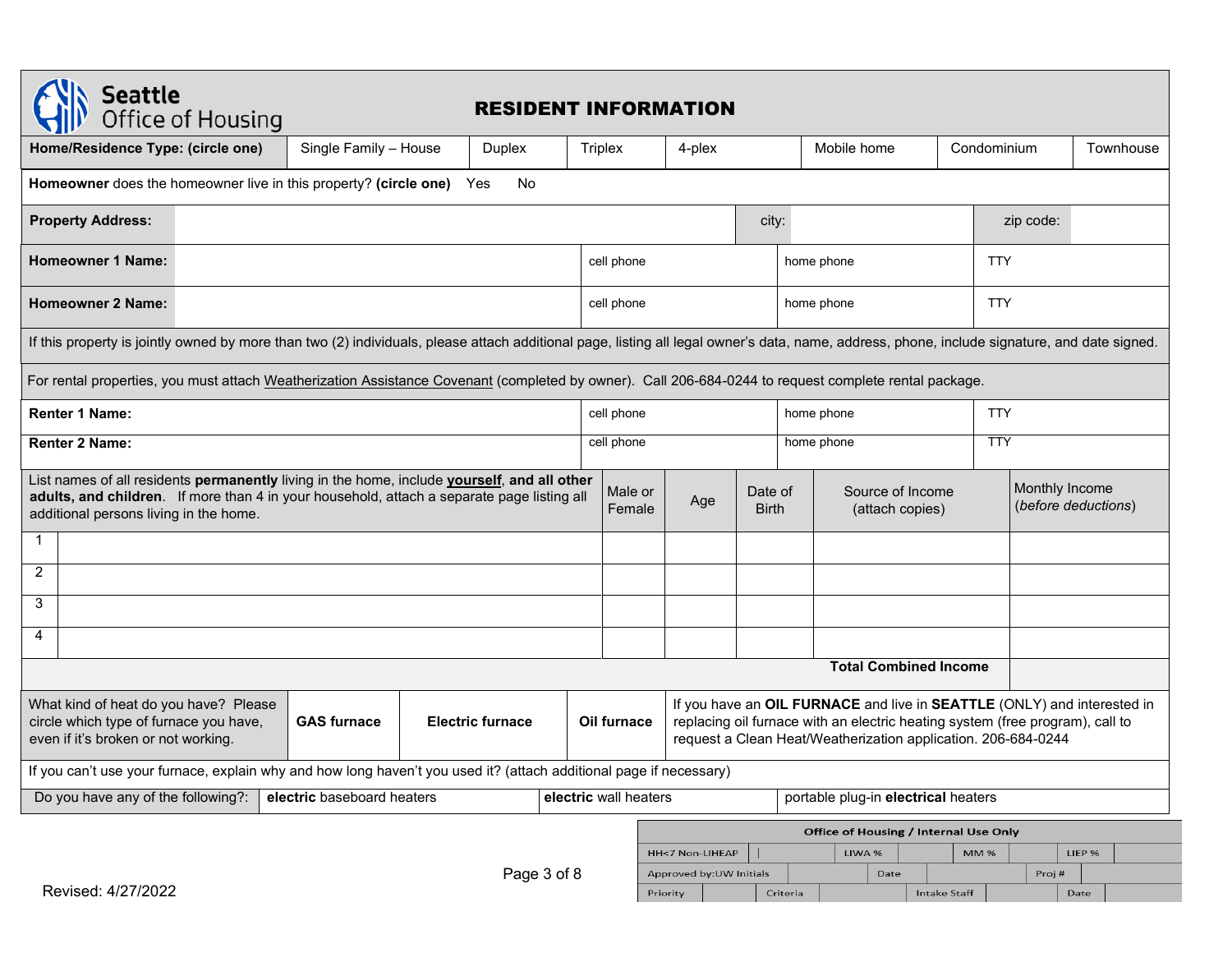| The Household Demographics information helps us better serve all Seattle residents. Please complete the <b>optional</b> information below. If you do not want to fill<br>out this information, check this box<br>indicating you choose not to provide the following information. You may still be eligible for our program.                                                                                                                                                                                                                                                                                                                                                                                         |                                                                                                                                                                                                                                                                                                                                                                        |                   |         |                   |                           |                   |                  |                  |                            |                   |  |  |                                                                                                                                                                                                                                |         |
|---------------------------------------------------------------------------------------------------------------------------------------------------------------------------------------------------------------------------------------------------------------------------------------------------------------------------------------------------------------------------------------------------------------------------------------------------------------------------------------------------------------------------------------------------------------------------------------------------------------------------------------------------------------------------------------------------------------------|------------------------------------------------------------------------------------------------------------------------------------------------------------------------------------------------------------------------------------------------------------------------------------------------------------------------------------------------------------------------|-------------------|---------|-------------------|---------------------------|-------------------|------------------|------------------|----------------------------|-------------------|--|--|--------------------------------------------------------------------------------------------------------------------------------------------------------------------------------------------------------------------------------|---------|
|                                                                                                                                                                                                                                                                                                                                                                                                                                                                                                                                                                                                                                                                                                                     | <b>HOUSEHOLD DEMOGRAPHICS</b>                                                                                                                                                                                                                                                                                                                                          |                   |         |                   |                           |                   |                  |                  |                            |                   |  |  |                                                                                                                                                                                                                                |         |
| How MANY household members are:                                                                                                                                                                                                                                                                                                                                                                                                                                                                                                                                                                                                                                                                                     |                                                                                                                                                                                                                                                                                                                                                                        |                   | White _ |                   | Black African American __ |                   |                  | Black & White __ | Asian __                   |                   |  |  | Pacific Islander _<br>Native __                                                                                                                                                                                                |         |
| Native & White __                                                                                                                                                                                                                                                                                                                                                                                                                                                                                                                                                                                                                                                                                                   |                                                                                                                                                                                                                                                                                                                                                                        | Native & Black __ |         | Alaskan Native    |                           |                   | Native Hawaiian  |                  |                            | Latino/Hispanic _ |  |  | Multi-Racial                                                                                                                                                                                                                   |         |
|                                                                                                                                                                                                                                                                                                                                                                                                                                                                                                                                                                                                                                                                                                                     | Is applicant a single female/head of household? (circle one) Yes                                                                                                                                                                                                                                                                                                       |                   |         |                   |                           | <b>No</b>         |                  |                  |                            |                   |  |  | How many household members have disabilities?                                                                                                                                                                                  |         |
| Is your primary language other than English? If yes, please circle language(s) below. We offer free translation and interpretation services; do you need this assistance? If yes,<br>which language do you require translation?                                                                                                                                                                                                                                                                                                                                                                                                                                                                                     |                                                                                                                                                                                                                                                                                                                                                                        |                   |         |                   |                           |                   |                  |                  |                            |                   |  |  |                                                                                                                                                                                                                                |         |
| Amharic                                                                                                                                                                                                                                                                                                                                                                                                                                                                                                                                                                                                                                                                                                             | Cambodian/Khmer                                                                                                                                                                                                                                                                                                                                                        |                   |         | Cantonese         |                           | Korean            |                  | Laotian          |                            | Mandarin          |  |  | Oromo                                                                                                                                                                                                                          | Russian |
| Somali                                                                                                                                                                                                                                                                                                                                                                                                                                                                                                                                                                                                                                                                                                              | Spanish                                                                                                                                                                                                                                                                                                                                                                |                   | Tagalog |                   | Tigrinya                  |                   | <b>Ukrainian</b> |                  | Vietnamese                 |                   |  |  | Other: the contract of the contract of the contract of the contract of the contract of the contract of the contract of the contract of the contract of the contract of the contract of the contract of the contract of the con |         |
|                                                                                                                                                                                                                                                                                                                                                                                                                                                                                                                                                                                                                                                                                                                     | Does anyone in the household have Asthma? (circle one) Yes<br>No                                                                                                                                                                                                                                                                                                       |                   |         |                   |                           |                   |                  |                  |                            |                   |  |  |                                                                                                                                                                                                                                |         |
| How did you hear about our program?                                                                                                                                                                                                                                                                                                                                                                                                                                                                                                                                                                                                                                                                                 |                                                                                                                                                                                                                                                                                                                                                                        |                   |         | Received a letter |                           | Minor Home Repair |                  |                  | King County Weatherization |                   |  |  |                                                                                                                                                                                                                                |         |
|                                                                                                                                                                                                                                                                                                                                                                                                                                                                                                                                                                                                                                                                                                                     | APPLICANT ACKNOWLEDGEMENT                                                                                                                                                                                                                                                                                                                                              |                   |         |                   |                           |                   |                  |                  |                            |                   |  |  |                                                                                                                                                                                                                                |         |
| By signing below, I certify that the information provided, in this application and required documentation, is complete, and accurate. I understand that I may be subject to criminal<br>prosecution if I have knowingly provided false information. I give the City permission to request or release information to other non-profit or government organization for the purpose<br>of providing assistance to me. Such information may include but is not limited to my application, including income and related documentation, photographs showing before and after<br>condition of the home and weatherization scope of work. Such information may result in my receiving or being denied other City assistance. |                                                                                                                                                                                                                                                                                                                                                                        |                   |         |                   |                           |                   |                  |                  |                            |                   |  |  |                                                                                                                                                                                                                                |         |
|                                                                                                                                                                                                                                                                                                                                                                                                                                                                                                                                                                                                                                                                                                                     | For state weatherization programs: I understand that I may request a Fair Hearing if the provision of the above information is not acted on to determine my eligibility within a<br>reasonable time or if I do not receive benefits for which I am eligible. I authorize the City to enroll me in all City or King County assistance programs for which I am eligible. |                   |         |                   |                           |                   |                  |                  |                            |                   |  |  |                                                                                                                                                                                                                                |         |
| The utility company(s) may release past and future consumption information on my household to City of Seattle, Office of Housing (OH) HomeWise Weatherization Program. If<br>determined that I am eligible for service, I grant permission to: OH, it's staff and contractors to gain access to this property for audit, installation, and inspection purposes. In the<br>case that work requires subsequent inspection from Seattle City Light or the State of Washington, I agree to provide access for these audit purposes.                                                                                                                                                                                     |                                                                                                                                                                                                                                                                                                                                                                        |                   |         |                   |                           |                   |                  |                  |                            |                   |  |  |                                                                                                                                                                                                                                |         |
|                                                                                                                                                                                                                                                                                                                                                                                                                                                                                                                                                                                                                                                                                                                     |                                                                                                                                                                                                                                                                                                                                                                        |                   |         |                   |                           |                   |                  |                  |                            |                   |  |  |                                                                                                                                                                                                                                |         |
| Signature                                                                                                                                                                                                                                                                                                                                                                                                                                                                                                                                                                                                                                                                                                           |                                                                                                                                                                                                                                                                                                                                                                        |                   |         |                   |                           |                   | Date             |                  | <b>Phone Number</b>        |                   |  |  | e-mail address                                                                                                                                                                                                                 |         |
| Signature                                                                                                                                                                                                                                                                                                                                                                                                                                                                                                                                                                                                                                                                                                           |                                                                                                                                                                                                                                                                                                                                                                        |                   |         |                   |                           |                   | Date             |                  | <b>Phone Number</b>        |                   |  |  | e-mail address                                                                                                                                                                                                                 |         |
|                                                                                                                                                                                                                                                                                                                                                                                                                                                                                                                                                                                                                                                                                                                     |                                                                                                                                                                                                                                                                                                                                                                        |                   |         |                   |                           |                   |                  |                  |                            |                   |  |  |                                                                                                                                                                                                                                |         |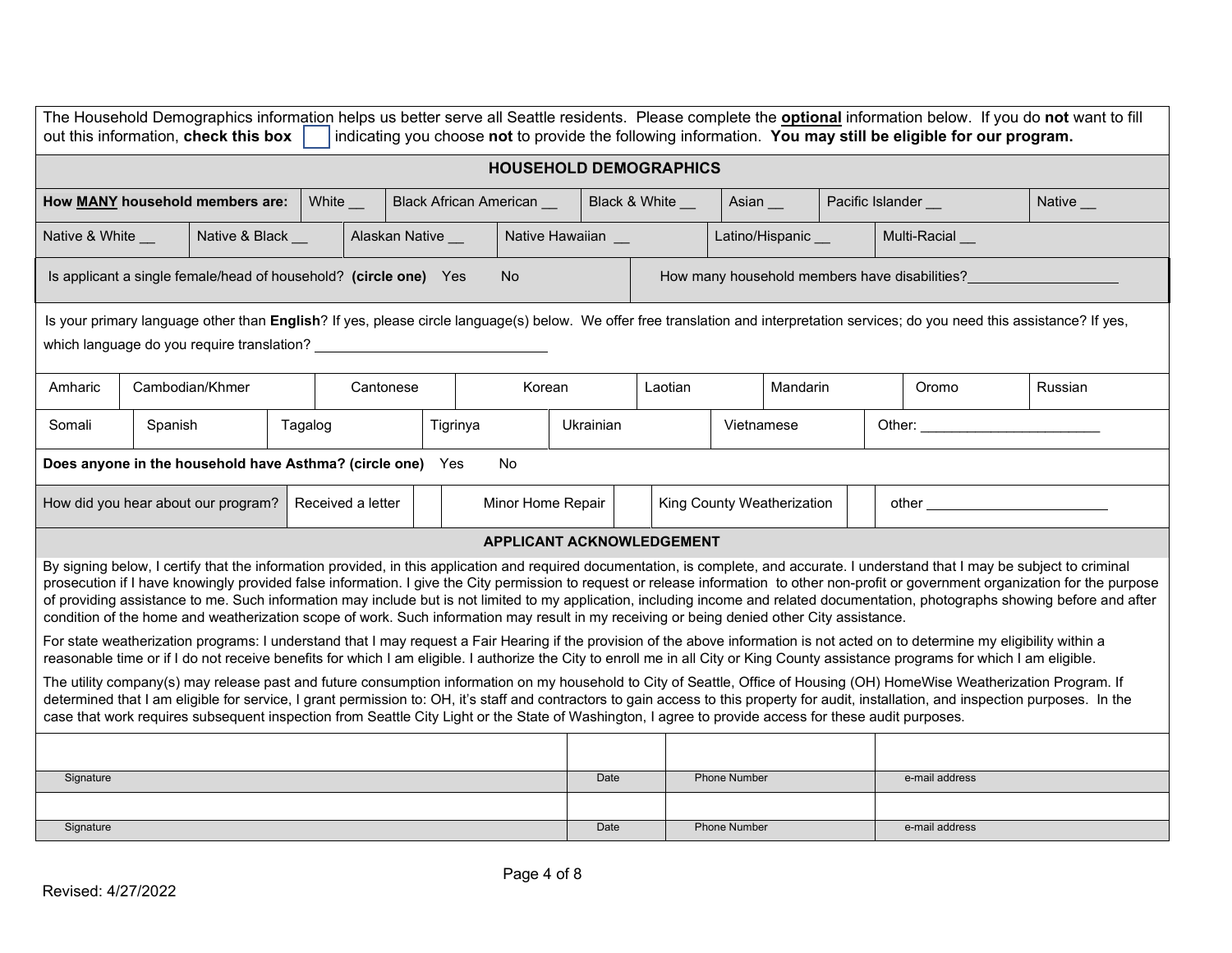| <b>SEATTLE CITY LIGHT</b><br><b>Utility Information Release Form</b>                                                                                     |                                                                                                                                                                                                                                                                                                                                                                                                                                                                                                                                                                                                                                                                                                                                                                               |                        |  |  |  |  |  |  |  |
|----------------------------------------------------------------------------------------------------------------------------------------------------------|-------------------------------------------------------------------------------------------------------------------------------------------------------------------------------------------------------------------------------------------------------------------------------------------------------------------------------------------------------------------------------------------------------------------------------------------------------------------------------------------------------------------------------------------------------------------------------------------------------------------------------------------------------------------------------------------------------------------------------------------------------------------------------|------------------------|--|--|--|--|--|--|--|
| AUTHORIZATION TO RELEASE ENERGY USE AND BILLING INFORMATION                                                                                              |                                                                                                                                                                                                                                                                                                                                                                                                                                                                                                                                                                                                                                                                                                                                                                               |                        |  |  |  |  |  |  |  |
| <b>SUBJECT:</b>                                                                                                                                          | The City of Seattle, Office of Housing Weatherization Program uses billing data<br>information to track actual energy savings resulting from weatherization. The energy<br>savings achieved through the Weatherization Program are calculated to assess<br>program impacts, increase accountability, and improve future weatherization work. To<br>accurately calculate energy savings, the Weatherization Program needs energy use<br>and billing information five years prior to weatherization and five years after<br>weatherization. This release form authorizes the City of Seattle Office of Housing<br>Program to obtain and use energy use and billing information from only this customer<br>at this residence for up to a ten-year period for the following uses: |                        |  |  |  |  |  |  |  |
| <b>PURPOSE:</b>                                                                                                                                          | Determining household energy use before and after weatherization.<br>$\bullet$<br>Determining which weatherization measures to provide.                                                                                                                                                                                                                                                                                                                                                                                                                                                                                                                                                                                                                                       |                        |  |  |  |  |  |  |  |
| Note: All release information will be kept confidential and will only be used by the HomeWise<br>Weatherization Program and only for the mentioned uses. |                                                                                                                                                                                                                                                                                                                                                                                                                                                                                                                                                                                                                                                                                                                                                                               |                        |  |  |  |  |  |  |  |
| To:                                                                                                                                                      | Seattle City Light: Please release energy use and billing information to:<br>City of Seattle Office of Housing for the purpose of assessing energy use<br>and/or savings:<br>Release historical billing data for a maximum five years prior to the date at the<br>$\bullet$<br>bottom of this release to a maximum of five years after this date.<br>Release historical billing data for all of the following sites, accounts, and<br>$\bullet$<br>meters.                                                                                                                                                                                                                                                                                                                    |                        |  |  |  |  |  |  |  |
| <b>Account or Meter Number</b>                                                                                                                           |                                                                                                                                                                                                                                                                                                                                                                                                                                                                                                                                                                                                                                                                                                                                                                               | <b>Service Address</b> |  |  |  |  |  |  |  |
| <b>Print Name</b>                                                                                                                                        |                                                                                                                                                                                                                                                                                                                                                                                                                                                                                                                                                                                                                                                                                                                                                                               | <b>Phone Number</b>    |  |  |  |  |  |  |  |
| <b>Customer Signature</b>                                                                                                                                |                                                                                                                                                                                                                                                                                                                                                                                                                                                                                                                                                                                                                                                                                                                                                                               | Date                   |  |  |  |  |  |  |  |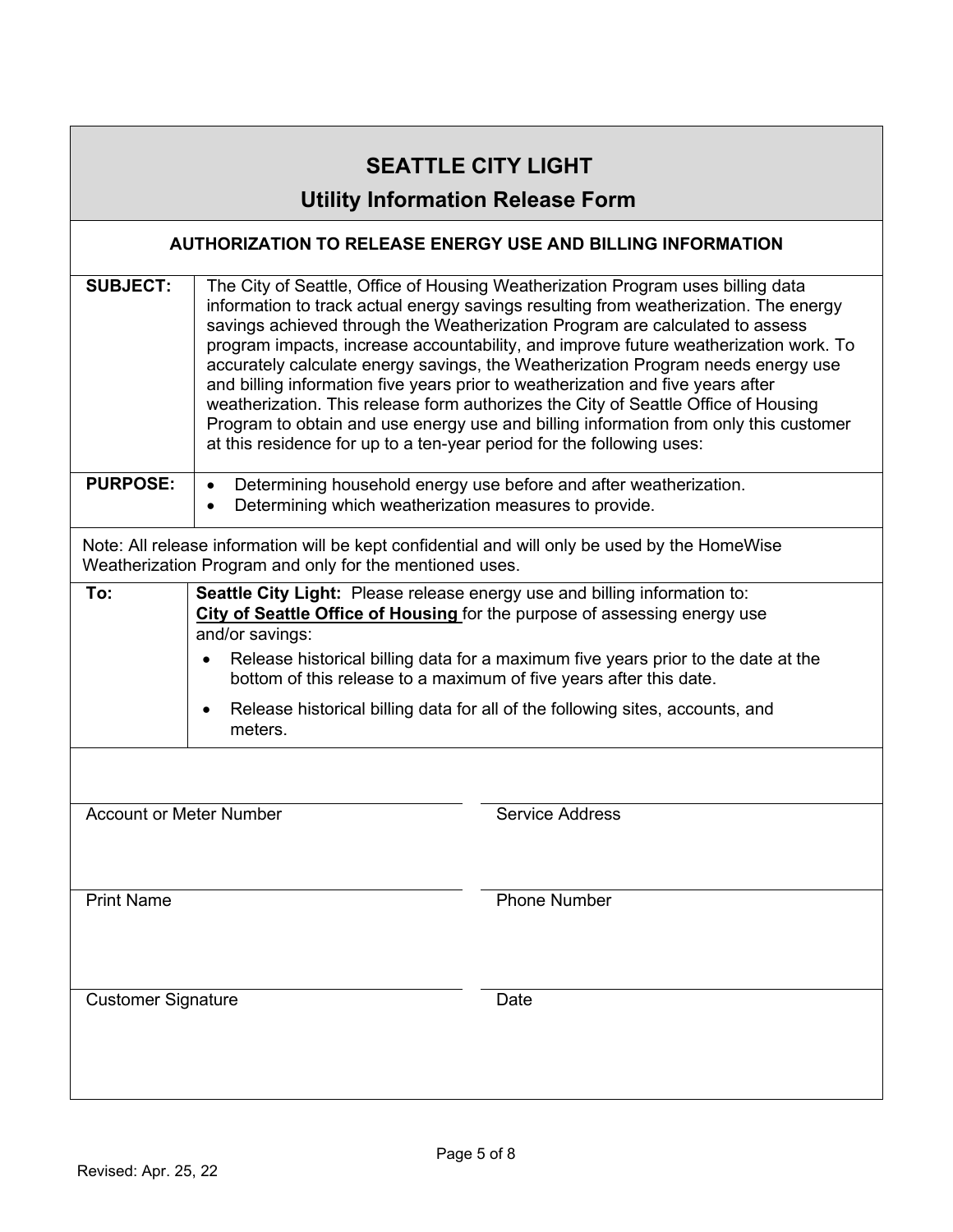# Complete this form ONLY if you have a gas furnace.

**PUGET SOUND ENERGY** 

#### **Puget Sound Energy Residential Utility Release Authorization**

| <b>PSE Contact</b>                                                                                                                            |           |                 |                                                                      |  |  |  |  |  |
|-----------------------------------------------------------------------------------------------------------------------------------------------|-----------|-----------------|----------------------------------------------------------------------|--|--|--|--|--|
| RESIDENTIAL ENERGY EFFICIENCY SERVICES<br>P.O. BOX 97034 (EST-10W)<br>BELLVUE, WA 98009-9942<br>VIA FAX: 425.456.2706<br><b>Email Address</b> |           |                 |                                                                      |  |  |  |  |  |
| <b>CUSTOMER INFORMATION:</b>                                                                                                                  |           |                 |                                                                      |  |  |  |  |  |
| First Name:                                                                                                                                   |           |                 | PSE Account Number:                                                  |  |  |  |  |  |
| Last Name:                                                                                                                                    |           |                 |                                                                      |  |  |  |  |  |
| <b>Service Street Address:</b>                                                                                                                |           |                 |                                                                      |  |  |  |  |  |
| City:                                                                                                                                         | Zip Code: |                 |                                                                      |  |  |  |  |  |
|                                                                                                                                               |           |                 | SUBJECT: AUTHORIZATION TO RELEASE ENERGY USE AND BILLING INFORMATION |  |  |  |  |  |
|                                                                                                                                               |           |                 | PLEASE RELEASE ENERGY USE AND BILLING INFORMATION TO:                |  |  |  |  |  |
| Recipient Office of Housing                                                                                                                   |           |                 | Company or Organization HomeWise Program                             |  |  |  |  |  |
| Mailing Address: PO Box 94725                                                                                                                 |           |                 |                                                                      |  |  |  |  |  |
| City: Seattle                                                                                                                                 | State: WA | Zip Code: 98124 |                                                                      |  |  |  |  |  |
| Phone Number:                                                                                                                                 | Email:    |                 |                                                                      |  |  |  |  |  |
|                                                                                                                                               |           |                 |                                                                      |  |  |  |  |  |

I have elected to participate in certain Puget Sound Energy (PSE) energy efficiency programs designed to help me better manage my energy consumption. By signing below, I authorize PSE to provide my contact and customer account information, including my billing and energy usage information, for a period not to exceed 36 months from the below date, to the above named company/organization and such independent third-party evaluator(s) and pre-authorized contractor (s), as may be necessary to evaluate energy savings, to arrange for no-obligation estimate(s), and quality assurance. However, I understand that this information will not be provided to any third party for general marketing purposes. I also agree to the direct installation of qualifying energy efficiency upgrades associated with program(s) in which I elect to participate, and I acknowledge that PSE may inspect the work performed in association with such program(s). I further agree that PSE has made no implied or express warranties or representations with regard to these products or energy savings from their installation and usage. This is a tariffed service and is subject to change or termination without prior notice.

|            | <b>SIGNATURE REQUIRED:</b> |            |            |  |
|------------|----------------------------|------------|------------|--|
|            | Account Holders Signature: |            | Date:      |  |
|            |                            | Print Form | Clear Form |  |
| 4612 03/11 |                            |            |            |  |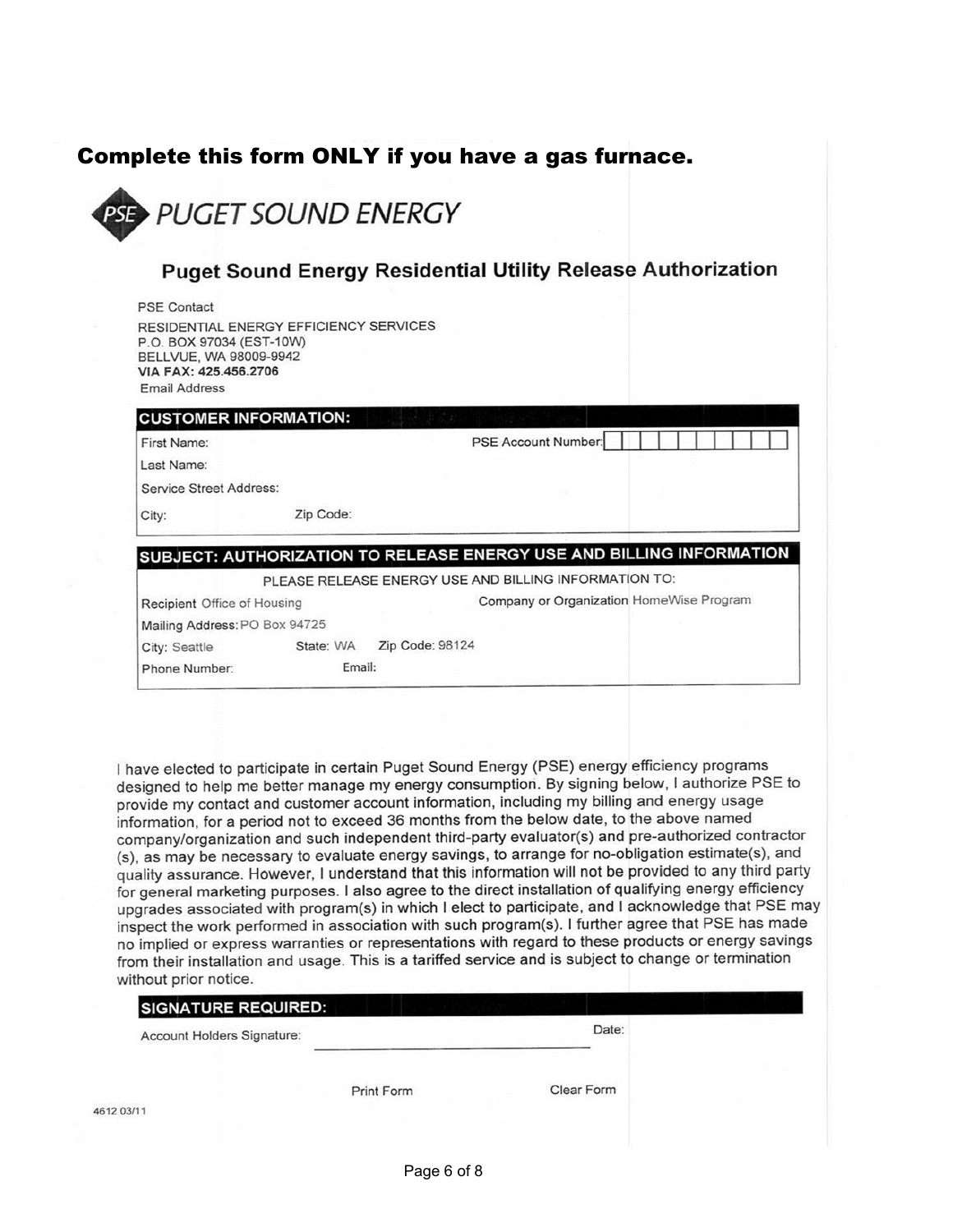

## **Warranty & Inspections Client Release Form**

| Property address:                                                                                                                                                                                                                                                                                                                                                                                                                                                                                                                                                                                                                                                |                                              |      |  |  |  |  |  |
|------------------------------------------------------------------------------------------------------------------------------------------------------------------------------------------------------------------------------------------------------------------------------------------------------------------------------------------------------------------------------------------------------------------------------------------------------------------------------------------------------------------------------------------------------------------------------------------------------------------------------------------------------------------|----------------------------------------------|------|--|--|--|--|--|
| If you are eligible to receive City of Seattle, Office of Housing (OH) home improvement services, the work will be<br>performed by a qualified OH approved licensed contractor. All work, upon completion, will be inspected by OH and will<br>carry a one (1) year warranty.                                                                                                                                                                                                                                                                                                                                                                                    |                                              |      |  |  |  |  |  |
|                                                                                                                                                                                                                                                                                                                                                                                                                                                                                                                                                                                                                                                                  | <b>Owner and/or Resident Acknowledgement</b> |      |  |  |  |  |  |
| Indemnification: I hereby release and pledge to hold harmless, indemnify and defend City of Seattle, Office of<br>Housing (OH), it's agents, elected and appointed officials, servants and employees (collectively, "Indemnified<br>Parties"), harmless from and against any liability and all claims for injuries, sickness or damage to persons or property<br>of whatsoever kind or character in connection with the work, or any act or eventuality arising from this work, performed<br>by any of the Indemnified Parties and any business contracted by any of the Indemnified Parties to perform work in the<br>home located at the address listed above. |                                              |      |  |  |  |  |  |
| Attest by signing below, I agree to provide access to my home (address listed above) by the HomeWise Property<br>Rehabilitation Specialist (auditor), program contractors, their crew members for purposes of auditing, testing, installing<br>a heating system, improvements listed on work order, and follow-up inspection(s). I hereby release and hold harmless<br>OH, and its employees, from any liability in connection with the work.                                                                                                                                                                                                                    |                                              |      |  |  |  |  |  |
| If this property is jointly owned by more than two (2) individuals, please attach additional page, listing all legal owner's<br>names, signatures, and date signed.                                                                                                                                                                                                                                                                                                                                                                                                                                                                                              |                                              |      |  |  |  |  |  |
|                                                                                                                                                                                                                                                                                                                                                                                                                                                                                                                                                                                                                                                                  |                                              |      |  |  |  |  |  |
| (print) owner's name                                                                                                                                                                                                                                                                                                                                                                                                                                                                                                                                                                                                                                             |                                              | date |  |  |  |  |  |
|                                                                                                                                                                                                                                                                                                                                                                                                                                                                                                                                                                                                                                                                  |                                              |      |  |  |  |  |  |
|                                                                                                                                                                                                                                                                                                                                                                                                                                                                                                                                                                                                                                                                  | owner's signature                            |      |  |  |  |  |  |
|                                                                                                                                                                                                                                                                                                                                                                                                                                                                                                                                                                                                                                                                  |                                              |      |  |  |  |  |  |
|                                                                                                                                                                                                                                                                                                                                                                                                                                                                                                                                                                                                                                                                  |                                              |      |  |  |  |  |  |
| (print) owner's name                                                                                                                                                                                                                                                                                                                                                                                                                                                                                                                                                                                                                                             |                                              | date |  |  |  |  |  |
|                                                                                                                                                                                                                                                                                                                                                                                                                                                                                                                                                                                                                                                                  |                                              |      |  |  |  |  |  |
|                                                                                                                                                                                                                                                                                                                                                                                                                                                                                                                                                                                                                                                                  | owner's signature                            |      |  |  |  |  |  |
|                                                                                                                                                                                                                                                                                                                                                                                                                                                                                                                                                                                                                                                                  |                                              |      |  |  |  |  |  |
| (print) renter's name                                                                                                                                                                                                                                                                                                                                                                                                                                                                                                                                                                                                                                            |                                              | date |  |  |  |  |  |
|                                                                                                                                                                                                                                                                                                                                                                                                                                                                                                                                                                                                                                                                  |                                              |      |  |  |  |  |  |
|                                                                                                                                                                                                                                                                                                                                                                                                                                                                                                                                                                                                                                                                  | renter's signature                           |      |  |  |  |  |  |
|                                                                                                                                                                                                                                                                                                                                                                                                                                                                                                                                                                                                                                                                  |                                              |      |  |  |  |  |  |
| (print) renter's name                                                                                                                                                                                                                                                                                                                                                                                                                                                                                                                                                                                                                                            |                                              | date |  |  |  |  |  |
|                                                                                                                                                                                                                                                                                                                                                                                                                                                                                                                                                                                                                                                                  |                                              |      |  |  |  |  |  |
|                                                                                                                                                                                                                                                                                                                                                                                                                                                                                                                                                                                                                                                                  | renter's signature                           |      |  |  |  |  |  |
|                                                                                                                                                                                                                                                                                                                                                                                                                                                                                                                                                                                                                                                                  |                                              |      |  |  |  |  |  |